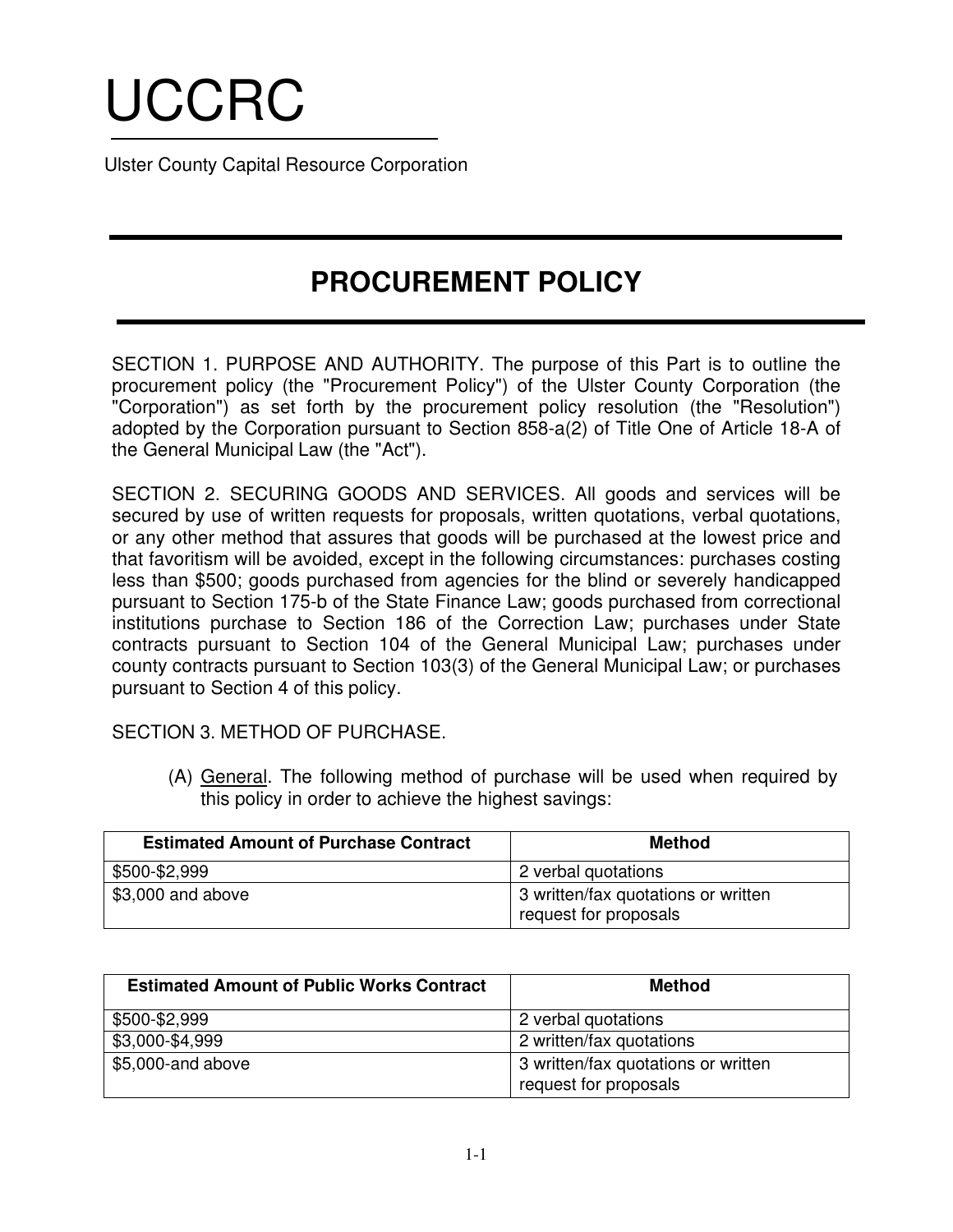(B) Number of Proposals or Quotations. A good faith effort shall be made to obtain the required number of proposals or quotations. If the purchaser is unable to obtain the required number of proposals or quotations, the purchaser will document the attempt made at obtaining the proposals. In no event shall the failure to obtain the proposals be a bar to the procurement.

### (C) Documentation.

(1) Documentation is required of each action taken in connection with each action taken in connection with each procurement.

(2) Documentation and an explanation is required whenever a contract is awarded to other than the lowest responsible offeror. This documentation will include an explanation of how the reward will achieve savings or how the offeror was not responsible. A determination that the offeror is not responsible shall be made by the purchaser and may not be challenged under any circumstances.

SECTION 4. CIRCUMSTANCES WHERE SOLICITATION OF ALTERNATIVE PROPOSALS AND QUOTATIONS NOT IN BEST INTEREST. Pursuant to General Municipal Law Section 104-b(2)(f), the procurement policy may contain circumstances when, or types of procurements for which, in the sole discretion of the members of the Corporation, the solicitation of alternative proposals or quotations will not be in the best interest of the Corporation. In the following circumstances, it may not be in the best interests of the Corporation to solicit quotations or document the basis for not accepting the lowest bid:

(A) Professional Services. Professional services or services requiring special or technical skill, training or expertise. The individual, company or firm must be chosen based on accountability, reliability, responsibility, skill, conflict of interests, reputation, education and training, judgment, integrity, continuity of service and moral worth. Furthermore, certain professional services to be provided to the Corporation, e.g., legal and accounting services, impact liability issues of the Corporation and its members, including securities liability in circumstances where the Corporation is issuing bonds. These qualifications and the concerns of the Corporation regarding its liability and the liability of its members are not necessarily found or addressed in the individual, company or firm that offers the lowest price and the nature of these services are such that they do not readily lend themselves to competitive procurement procedures.

In determining whether a service fits into this category, the Corporation shall take into consideration the following guidelines: (1) whether the services are subject to State licensing or testing requirements; (2) whether substantial formal education or training is a necessary prerequisite to the performance of the services; and (3) whether the services require a personal relationship between the individual and Corporation members. Professional or technical services shall include but not be limited to the following: services of an attorney (including bond counsel); services of a physician; technical services of an engineer engaged to prepare plans, maps and estimates; securing insurance coverage and/or services of an insurance broker; services of a certified public accountant; investment management services; printing services involving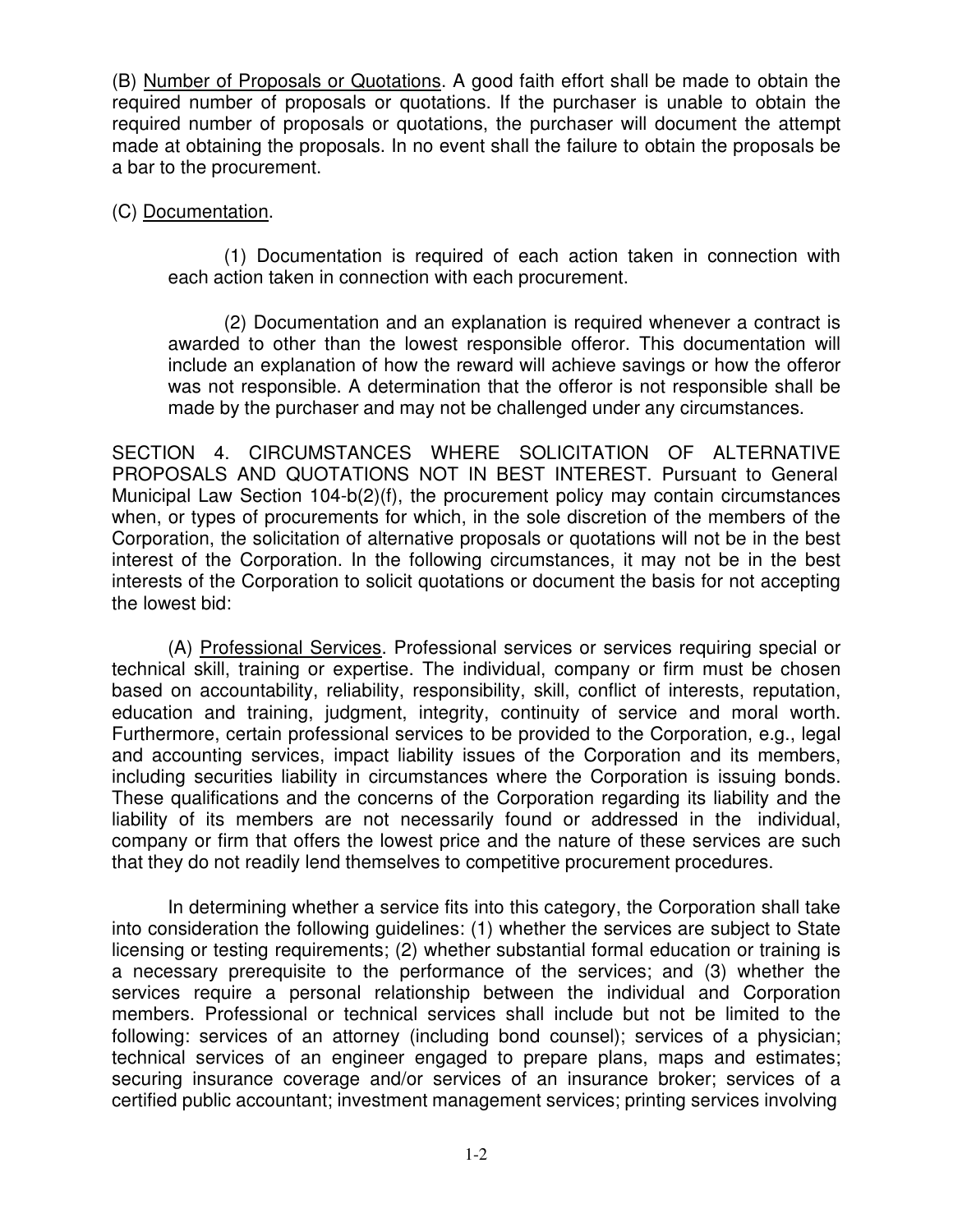extensive Page 3 writing, editing or art work; management of municipally owned property; and computer software or programming services for customized programs, or services involved in substantial modification and customizing of pre-packaged software.

(B) Emergency Purchases. Emergency purchases pursuant to Section 103(4) of the General Municipal Law. Due to the nature of this exception, these goods or services must be purchased immediately and a delay in order to seek alternate proposals may threaten the life, health, safety or welfare of the public. This section does not preclude alternate proposals if time permits.

(C) Purchases of Secondhand Goods. Purchases of surplus and second-hand goods from any source. If alternate proposals are required, the Corporation is precluded from purchasing surplus and second-hand goods at auctions or through specific advertised sources where the best prices are usually obtained. It is also difficult to try to compare prices of used goods and a lower price may indicate an older product.

(D) Goods or Services Under \$500. The time and documentation required to purchase through this policy may be more costly than the item itself and would therefore not be in the best interests of the taxpayer. In addition, it is not likely that such de minimis contracts would be awarded based on favoritism.

SECTION 5. EQUAL EMPLOYMENT OPPORTUNITIES FOR MINORITY GROUP MEMBERS AND WOMEN.

(A) All Corporation documents soliciting bids or proposals for Corporation contracts shall contain or make reference to the following provisions:

1. The Corporation will not discriminate against employees or applicants for employment because of race, creed, color, national origin, sex, age, disability or marital status, and will undertake or continue existing programs of affirmative action to ensure that minority group members and women are afforded equal employment opportunities without discrimination. For purposes of this Section, affirmative action shall mean recruitment, employment, job assignment, promotion, upgradings, demotion, transfer, layoff, or termination and rates of pay or other forms of compensation; and

2. The Corporation shall state, in all solicitations or advertisements for employees, that, in the performance of the Corporation contract, all qualified applicants will be afforded equal employment opportunities without discrimination because of race, creed, color, national origin, sex, age, disability or marital status.

(B) Any contract awarded by the Corporation will include the provisions of Section (A) of this Section in any subcontract, in such a manner that the provisions will be binding upon each subcontractor as to work in connection with the Corporation contract.

(C) The provisions of this Section shall not be binding upon contractors or subcontractors in the performance of work or the provision of services or any other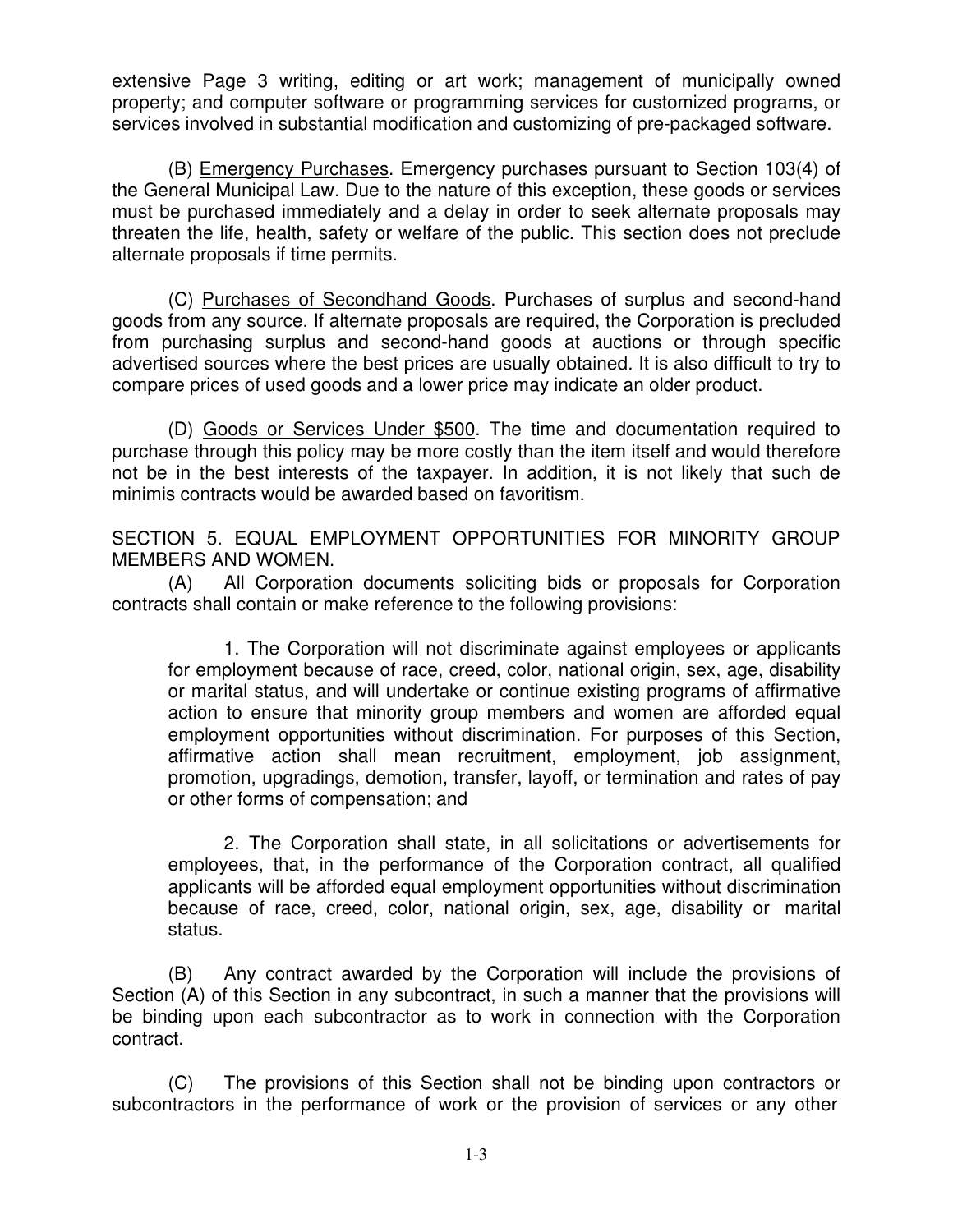activity that are unrelated, separate or distinct from the Corporation contract as expressed by its terms.

(D) In the implementation of this Section, the Corporation shall consider compliance by a contractor or subcontractor with the requirements of any federal law concerning equal employment opportunity which effectuates the purpose of this Section. The Corporation shall determine whether the imposition of the requirements of the provisions hereof duplicate or conflict with any such law and if such duplication or conflict exists, the Corporation shall waive the applicability of this Section to the extent of such duplication or conflict.

(E) The Corporation shall ensure that "certified businesses" (as defined in Section 310 of the Executive Law of the State of New York) shall be given the opportunity for meaningful participation in the performance of Corporation contracts and to identify those Corporation contracts for which certified businesses may best bid to actively and affirmatively promote and assist their participation in the performance of Corporation contracts so as to facilitate the award of a fair share of Corporation contracts to such businesses.

SECTION 6. BREACH OF CONTRACT. Language in substantially the following form shall be included in all contracts entered into by the Corporation for the procurement of goods or services:

All parties shall perform their obligations strictly in accordance with this Agreement. In case of violation of this Agreement, the breaching party (B) shall compensate the non-breaching party (A) for the losses and be responsible for all other responsibilities as imposed by law, whether or not this Agreement is terminated. The nonbreaching party (A) could notify in writing and request it to rectify and correct such breach of contract, if the breaching party (B) cannot take any action to satisfy the nonbreaching party (A) and rectify and correct such breach within fourteen (14) days upon the issuance of the written notice, the non-breaching party (A) could take the actions pursuant to this Agreement or any other measures in accordance with laws. If party (B) cannot repay any advance pursuant to this Agreement, party (B) shall pay a rate of 0.2% per day for any outstanding amount of advance to party (A) (calculated from the request date) for repayment by party (B) and shall also indemnify party (A) in full against economic damages due to breach of this Agreement. Failure to perform in conformity with this Procurement Policy shall and will constitute breach of this contract and shall result in the breaching party to be responsible for all damages incurred by the Corporation.

SECTION 7. REVIEW OF CONTRACTS FOR PROFESSIONAL SERVICES VALUED OVER \$10,000 PER YEAR. All contracts for professional services valued at \$10,000 per year shall, at minimum, be (A) reviewed annually and (B) have a formal Request for Proposal (RFP) advertised every three years.

SECTION 8. NON-COLLUSION AND CODE OF ETHICS CERTIFICATIONS. All offerors/bidders/respondents must submit with their offer/bid/response a Non-Collusion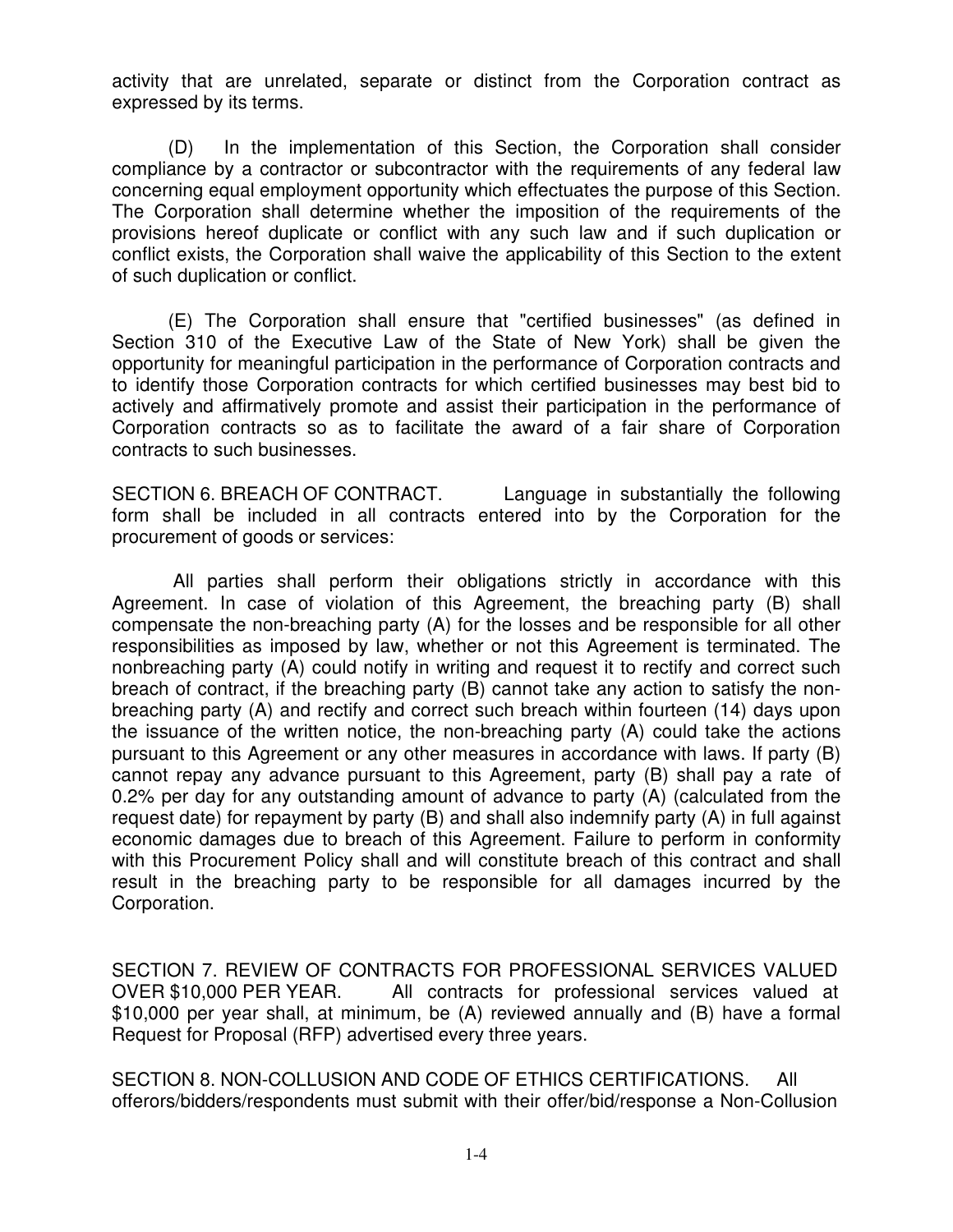Certification and Code of Ethics Certification in the form approved by the Corporation. The forms attached hereto as Exhibit A and Exhibit B may be used, or such other form as is approved by the Chief Executive Officer of the Corporation.

SECTION 9. POLICY REVIEW. This policy will be reviewed annually.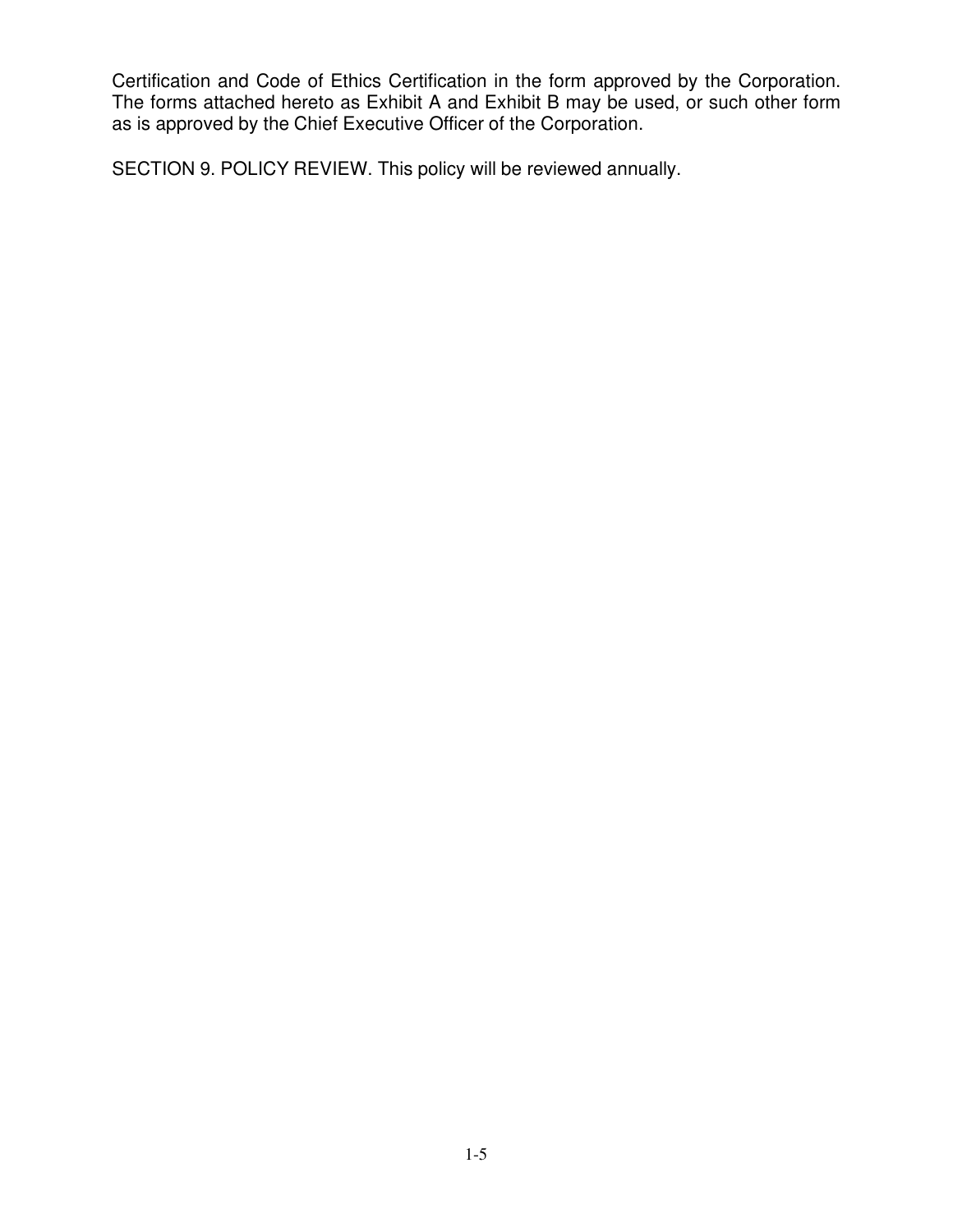#### **EXHIBIT A**

#### NON-COLLUSION CERTIFICATION

By submission of this [Statement], the [Respondent] and each person signing on behalf of the [Respondent] certifies, and in the case of a joint [Statement], each party thereto certifies as to its own organization, under penalty of perjury, that to the best of his or her knowledge and belief:

The prices, cost estimates and other elements of this Statement have been arrived at independently without collusion, consultation, communication, or agreement for the purpose of restricting competition, as to any matter relating to the same with any other [Respondent] or with any competitor; and

Unless otherwise required by law, the prices, cost estimates and other elements of this [Statement] have not been knowingly disclosed by the Respondent and will not knowingly be disclosed by the [Respondent] prior to award, directly or indirectly, to any other [Respondent] or to any competitor; and

No attempt has been made or will be made by or on behalf of the [Respondent] (or any of its partner or subcontractor firms) to induce any other person, partnership or corporation to submit or not to submit a [Statement] for the purpose of restricting competition.

The undersigned hereby certifies his or her compliance and/or agreement with the above statements.

NAME OF [RESPONDENT]:

SUBMITTED BY (signature):

PRINT NAME:

| ᅮ<br>ш<br>. . |  |
|---------------|--|
|               |  |

| ∽<br>┕<br>. . |  |
|---------------|--|
|               |  |
|               |  |

A-1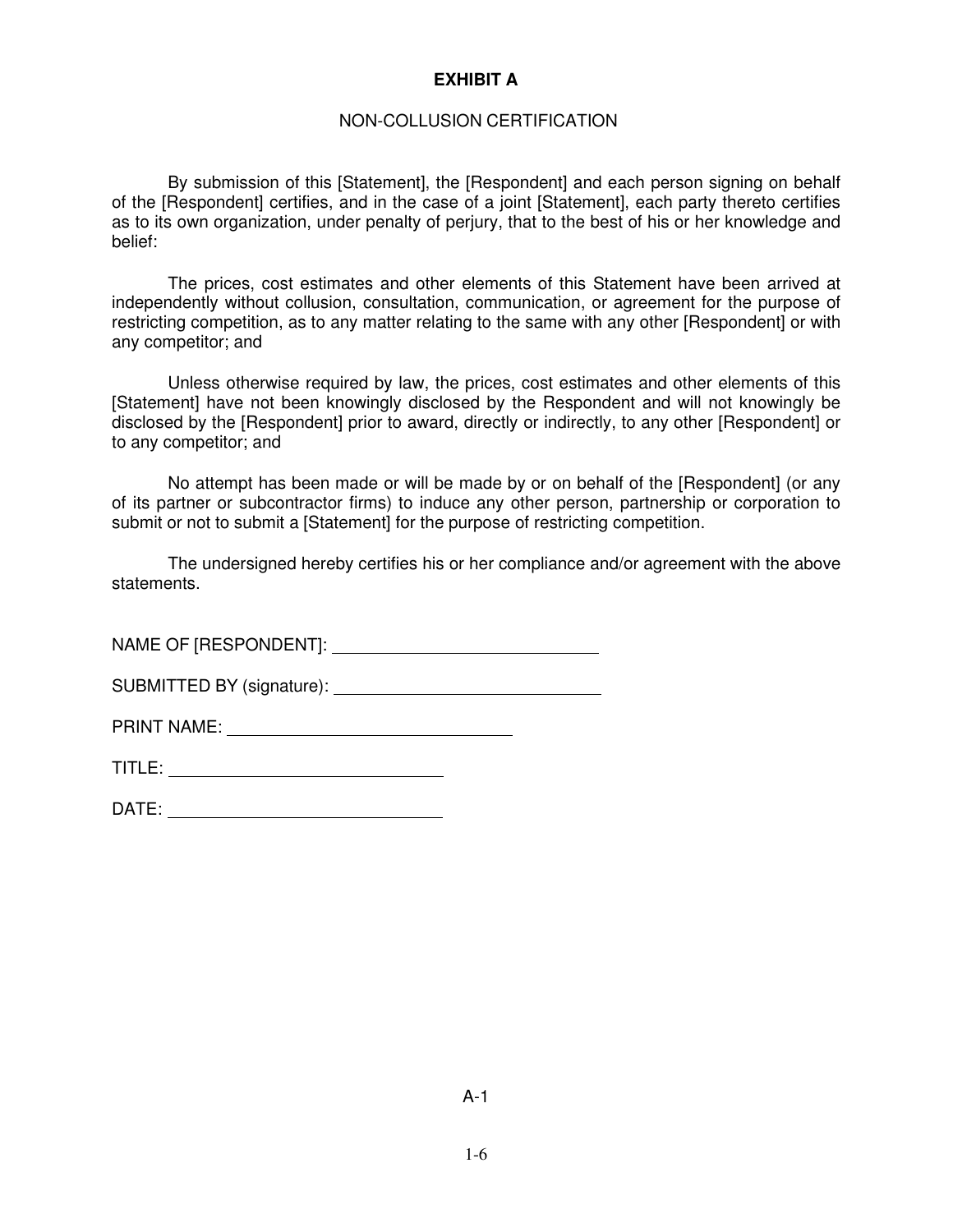#### **EXHIBIT B**

#### CODE OF ETHICS CERTIFICATION

#### **Section 1. Purpose.**

Pursuant to the Ulster County Capital Resource Corporation's Procurement Policy, the Corporation requires any vendor to certify that its contract is not knowingly in violation with the Corporation's Code of Ethics.

#### **Section 2. Definitions.**

The following definitions are set forth for purpose of this resolution: (a.) "Member" means a member of the Corporation, whether paid or unpaid. (b.) "Interest" means a pecuniary or material benefit accruing to a Member, unless the context otherwise requires.

#### **Section 3. Standards of Conduct.**

Every Member shall be subject to and abide by the following standards of conduct:

- (a.) Gifts. No Member shall directly or indirectly solicit any gift or gifts, or accept or receive any gift or gifts which have an individual or cumulative value of seventy-five dollars (\$75.00) or more from any individual, business or organization, whether in the form of money, services, loan, travel, entertainment, hospitality, thing or promise, or any other form, under circumstances in which it could reasonably be inferred that the gift was intended to influence him or her in the performance of his or her official duties, or was intended as a reward for any official action on his or her part.
- (b.) Confidential Information. No Member shall disclose confidential information acquired by him or her in the course of his or her official duties or use such information to further his or her personal interest.
- (c.) Representation Before Any Corporation for a Contingent Fee. No Member shall receive compensation, or enter into any agreement, expressed or implied, for compensation for services to be rendered in relation to any matter before the Corporation whereby his or her compensation is to be dependent or contingent upon any action by the Corporation with respect to such matter.
- (d.) Disclosure of Interest. To the extent that he or she knows thereof, a Member who participated in a discussion or gives an official opinion to the Corporation on any matter before the Corporation shall publicly disclose on the official record the nature and extent of any direct or indirect financial benefits to that member. A Member who is an officer, stockholder or employee of any business, firm, corporation or association must fully disclose his or her private interest in any contract authorized by the Corporation prior to the vote. No Member shall participate in the selection, award or administration of a procurement supported by Corporation funds where, to the Member's knowledge, any of the following has a financial or substantial interest in any organization which may be considered for such award:
	- 1. the officer, employee, or agent;
	- 2. any Member of his or her immediate family\*;
	- 3. a Member's spouse or partner; or
	- 4. person or organization which employs, or is about to employ, any of the above.